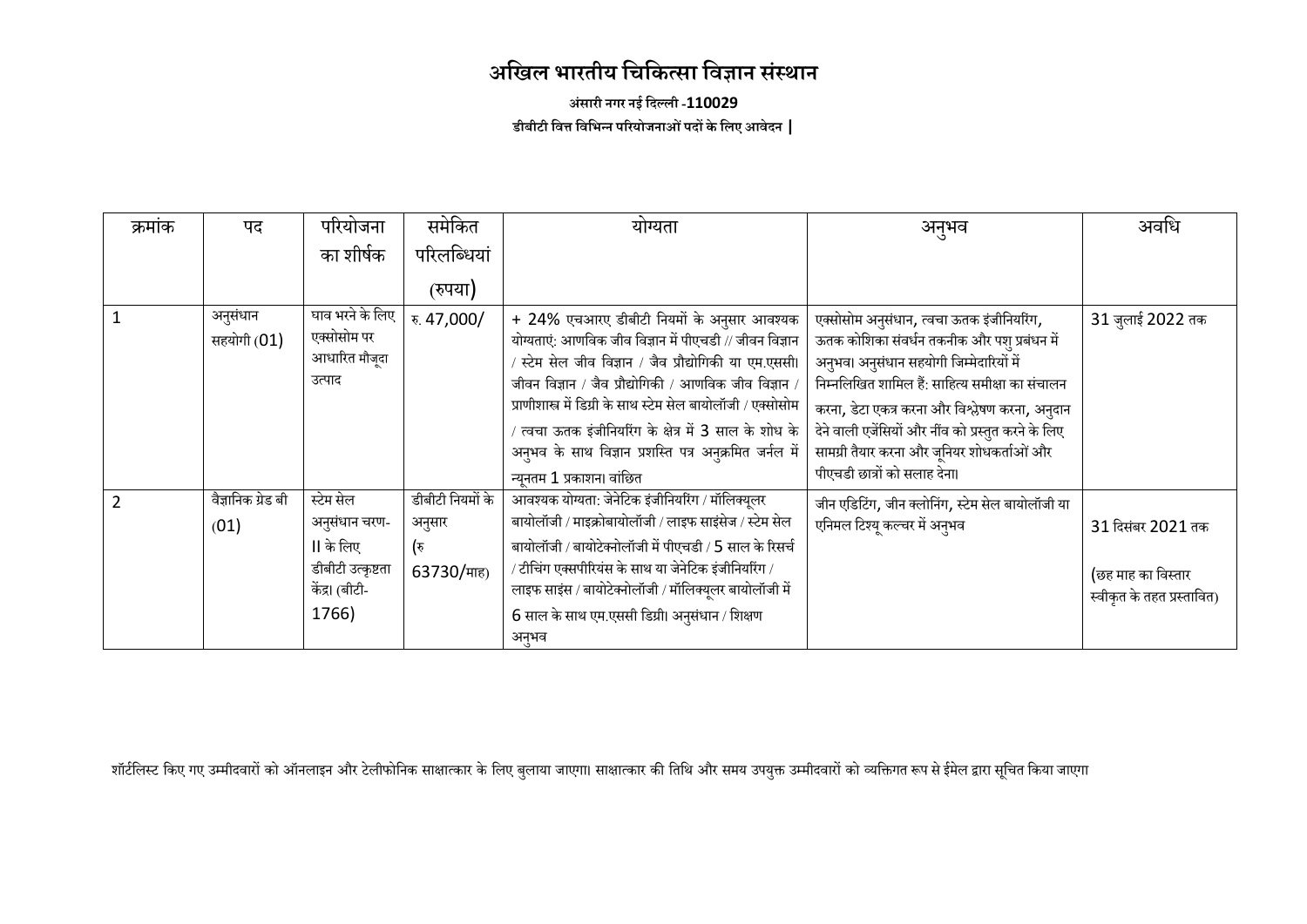## **अखिल भारतीय खिखित्सा खिज्ञान संस्थान**

### **अंसारी नगर नईखिल्ली -110029 डीबीटी खित्त खिखभन्न पररयोजनाओंपिों िेखलए आिेिन |**

1. इस अवधि के दौरान उम्मीदवार की नियुक्ति किसी भी समय किसी भी पक्ष द्वारा एक महीने के नोटिस द्वारा समाप्त की जासकर है, अर्थात नियुक्तिकर्ता या नियुक्ति प्राधिकारी बिना कोई कारण बताए, या नोटिस के बदले भगतान जिसके द्वारा यह एक महीने से कम हो जाता है . हालांकि, यदि अवधि की समाप्ति से पहले योजना कर सम रह कर बाद कर बाद सम के स्वतः समाप्त हो जाएंगी।

2. इस योजना के लिए उनकी नियुक्ति केवल संविदात्मक है और उन्हें किसी अन्य या संस्थान में मेंबाजन ये बारियोजन ये बार्स में से ब ब ब ब ब ब समयान में या बाहर किसी अन्य पद के लिए उसका चयन हो जाता है. तो उसे एक महीने का नोटिस या एक महीने का वेतन देकर अपने वर्तमान पद से इस्तीफा देना होगा।

3. किसी भी प्रकार की निजी प्रैक्टिस की अनुमति नहीं है।

4. नियुक्ति शैक्षिक योग्यता, अनुभव और आयु के प्रमाण में मुल डिग्री/प्रमाण पत्र प्रस्तुत करने के अधीन है।

5. यदि वह उपरोक्त शर्त पर प्रस्ताव स्वीकार करता/करती है, तो उसे तुरंत ड्यूटी पर रिपोर्ट करना चाहिए, लेकिन नियुक्ति के बाद 30 दिनों की समय सीमा के बाद नहीं।

6. डीबीटी दिशानिर्देशों के अनुसार वेतन, एम्स अनुसंधान अनुभाग द्वारा अनुकुलित और पालन किया जा रहा है

 $7.$  आवेदन प्राप्त करने की अंतिम तिथि $\cdot$  05-01-2022

8. उम्मीदवारों के पास उनके पिछले संस्थान/प्रमुख/गाइड से अनुशंसा पत्र होना चाहिए।

9. दिल्ली और आसपास के स्थानों में बसे उम्मीदवारों को प्राथमिकता दी जाएगी।

10. उम्मीदवार का मूल्यांकन उनके ज्ञान, अनुभव, दृढ़ संकल्प, ईमानदारी और अनुसंधान को आगे बढ़ाने की प्रेरणा के आधार पर किया जाएगा।

 $11.$  इच्छुक उम्मीदवार अपना बायोडाटा भेज सकते हैं:

स्टेम सेल सुविधा

(डीबीटी-सेंटर ऑफ एक्सीलेंस फॉर स्टेम सेल रिसर्च), अखिल भारतीय आयुर्विज्ञान संस्थान

नई दिल्ली 110029, भारत; फोन +91-11- 26593085, 26596649 (ओ) ईमेल आईडी: scfaiims@gmail.com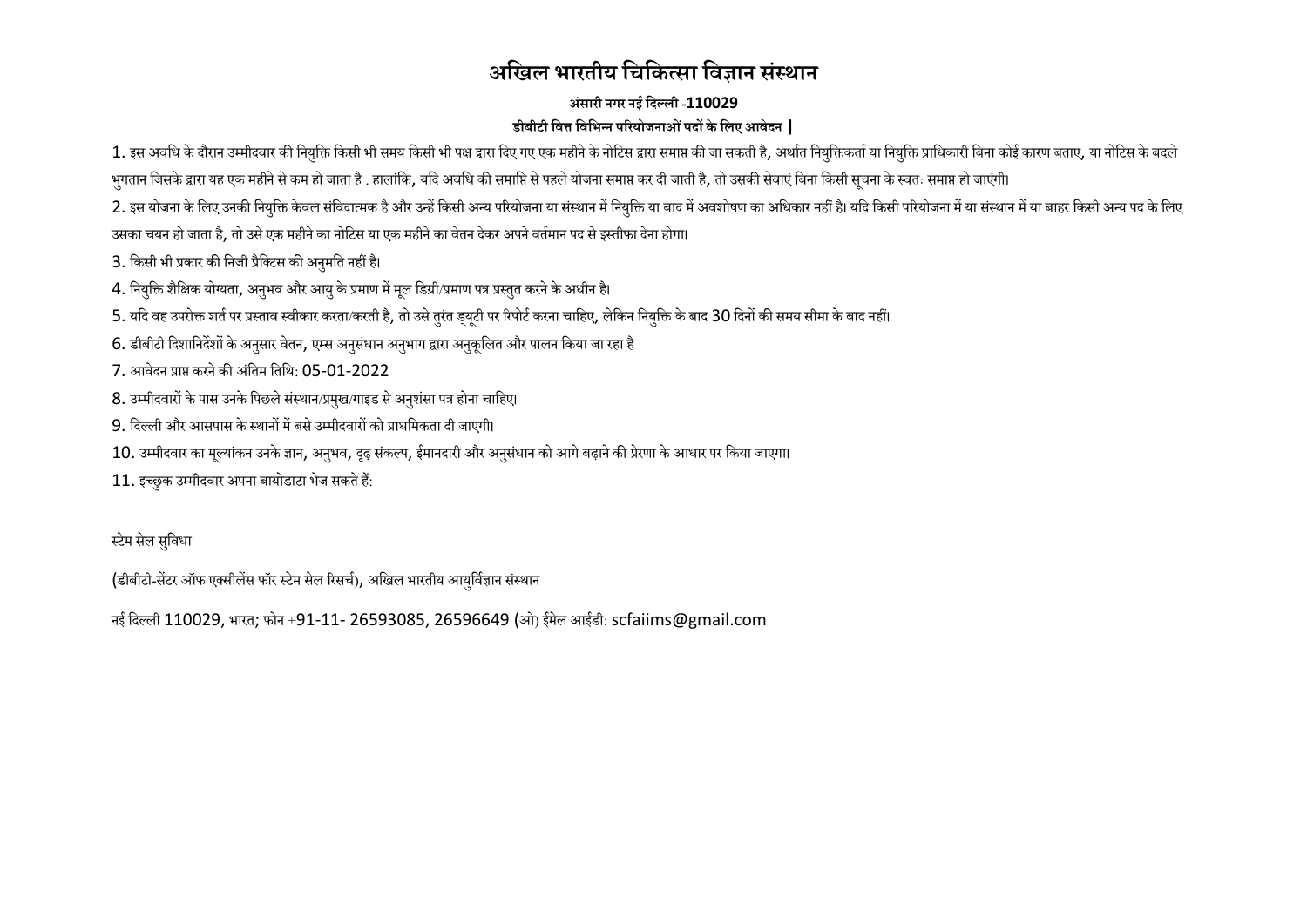#### **ALL INDIA INSTITUTE OF MEDICAL SCIENCES**

#### **Ansari Nagar New Delhi -110029**

#### **Applications are invited for the various posts in DBT funded Projects**

| S. No | <b>Position</b>                            | <b>Title of the Project</b>                                                            | <b>Consolidated Emolument</b>        | Qualification                                                                                                                                                                                                                                                                                                                                                                                                                                |                                                                                                                                                                                                                                                                                                                                                                                                                     | <b>Duration</b>                                                                                    |
|-------|--------------------------------------------|----------------------------------------------------------------------------------------|--------------------------------------|----------------------------------------------------------------------------------------------------------------------------------------------------------------------------------------------------------------------------------------------------------------------------------------------------------------------------------------------------------------------------------------------------------------------------------------------|---------------------------------------------------------------------------------------------------------------------------------------------------------------------------------------------------------------------------------------------------------------------------------------------------------------------------------------------------------------------------------------------------------------------|----------------------------------------------------------------------------------------------------|
|       |                                            |                                                                                        | (INR)                                |                                                                                                                                                                                                                                                                                                                                                                                                                                              | <b>Experience</b>                                                                                                                                                                                                                                                                                                                                                                                                   |                                                                                                    |
| 1.    | Research<br>Associate<br>(01)              | Development Of Exosome Based<br>Off The Shelf Product For Wound<br>Healing             | Rs. 47,000/                          | +24% HRA As per DBT Rules<br><b>Essential Qualifications: PhD in</b><br>Molecular Biology// Life Sciences/<br>Stem Cell biology/ Biotechnology<br>OR M.Sc. degree in Life<br>Science/Biotechnology/Molecular<br>Biology/ zoology with 3 years of<br>research experience in the field of<br>stem cell biology/ Exosomes/ skin<br>tissue engineering along with<br>minimum 1 publication in science<br>citation indexed journal.<br>Desirable: | Experience in<br>Exosome research,<br>Skin tissue<br>engineering, tissue<br>cell culture techniques<br>and Animal handling.<br><b>Research Associate</b><br>responsibilities include<br>the following: Conduct<br>literature reviews,<br>collect and analyze<br>data, prepare<br>materials for<br>submission to granting<br>agencies and<br>foundations and<br>mentoring junior<br>researchers and PhD<br>students. | Till 31 <sup>st</sup> July 2022                                                                    |
| 2.    | <b>Scientist</b><br><b>Grade B</b><br>(01) | of Excellence for<br>Centre<br>DBT<br>Cell<br>Research Phase-<br>Stem<br>$IL(BT-1766)$ | As per DBT Rules<br>(Rs 63730/month) | <b>Essential Qualifications: Ph.D in</b><br><b>Genetic Engineering/Molecular</b><br>Biology/Microbiology/Life<br>Sciences/ Stem Cell biology/<br>Biotechnology/ with 5 years<br>research/teaching experience<br>OR M.Sc degree in Genetic<br>Engineering/Life<br>Science/Biotechnology/Molecular<br>Biology with 6 year research /<br>teaching experience                                                                                    | <b>Experience in Gene</b><br>editing, gene cloning,<br>Stem Cell Biology or<br><b>Animal Tissue Culture</b>                                                                                                                                                                                                                                                                                                         | Till 31 <sup>st</sup><br>December, 2021<br>(Six Months<br>Extension<br>Proposed under<br>approval) |